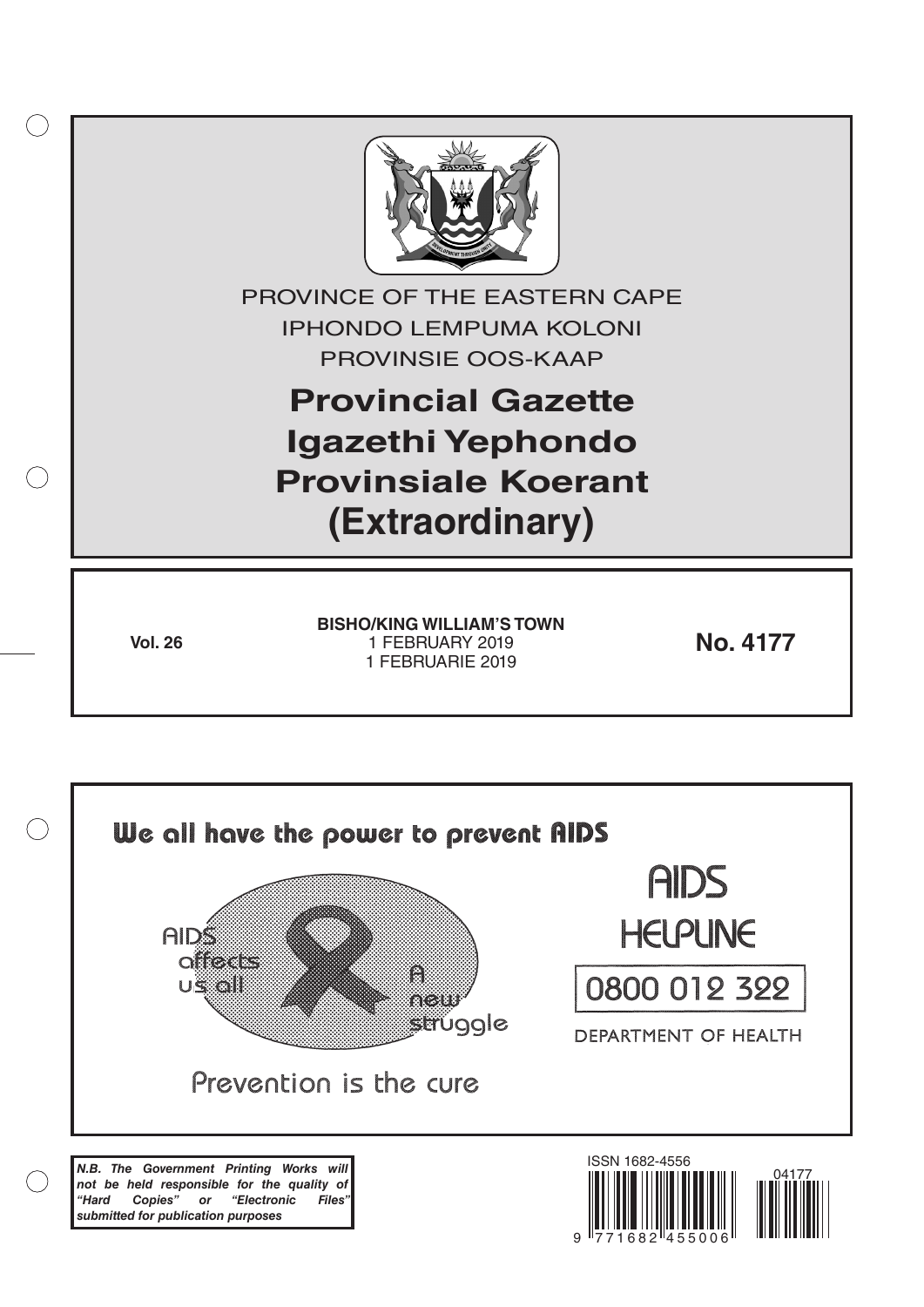## **IMPORTANT NOTICE:**

**The GovernmenT PrinTinG Works Will noT be held resPonsible for any errors ThaT miGhT occur due To The submission of incomPleTe / incorrecT / illeGible coPy.**

**no fuTure queries Will be handled in connecTion WiTh The above.**

### **CONTENTS**

|          |                                                                                                       | Gazette<br>No. | Page<br>No. |
|----------|-------------------------------------------------------------------------------------------------------|----------------|-------------|
|          | <b>LOCAL AUTHORITY NOTICES • PLAASLIKE OWERHEIDS KENNISGEWINGS</b>                                    |                |             |
| 24<br>25 | Eastern Cape Liquor Act (10/2003): Notice of lodgement of applications for transfer of certificate of |                |             |
|          |                                                                                                       |                |             |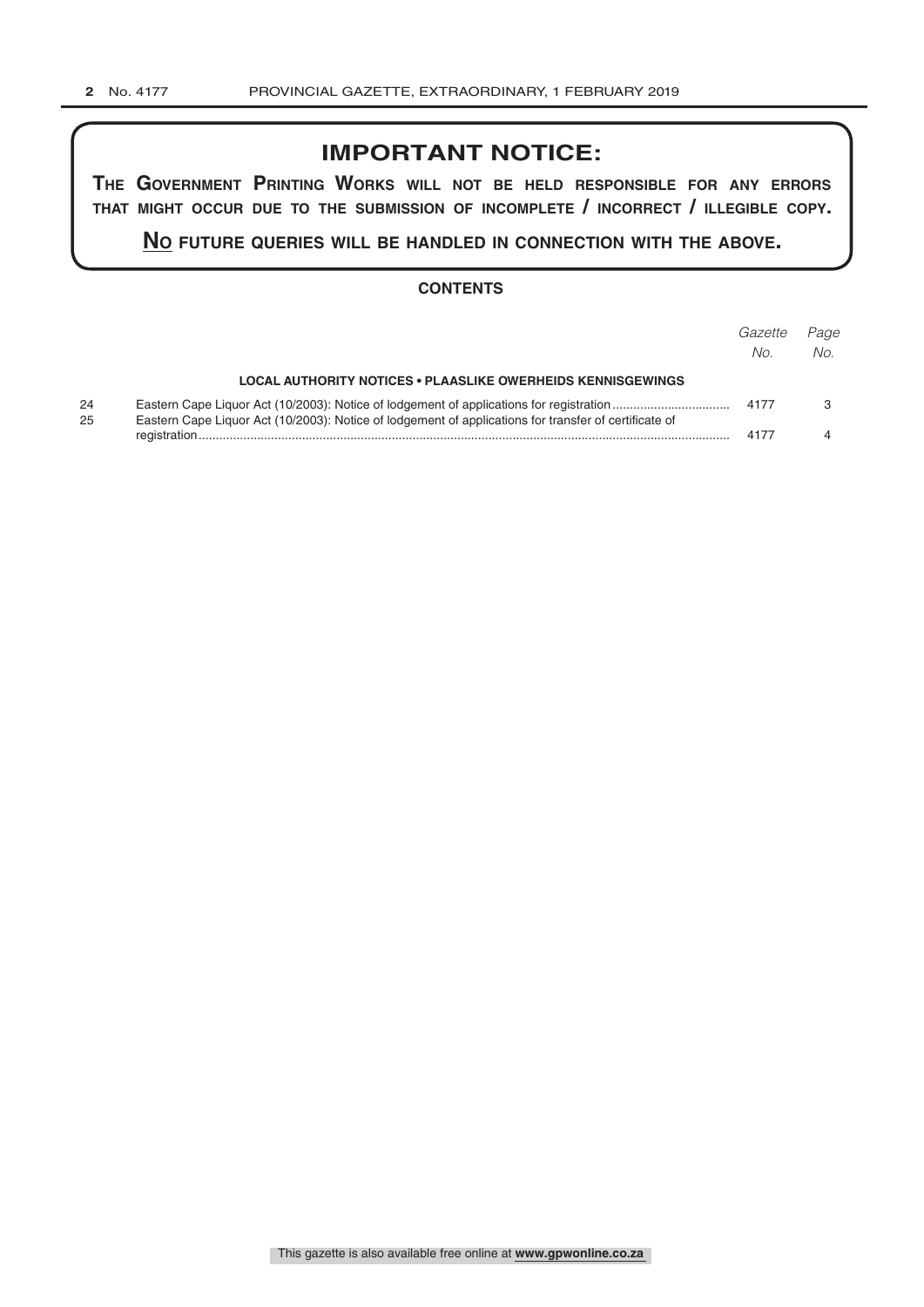# Local Authority Notices • Plaaslike Owerheids Kennisgewings

## **LOCAL AUTHORITY NOTICE 24 OF 2019**

 $1. \quad \text{cm3}$ 

[Reg 4 (1)]

EASTERN CAPE LIQUOR ACT, 2003 (Act No. 10 of 2003) NOTICE OF LODGEMENT OF APPLICATIONS FOR REGISTRATION

Notice is hereby given that the applications for registration, particulars of which appear in the Schedule hereunder, have been lodged with the Board.

Interested parties may, free of charge, inspect any application which appears in the Schedule hereunder and may within twenty one days of this notice, lodge with the Board written representations in support of, or written objections.

LERATO RADIKOANYANA EASTERN CAPE LIQUOR BOARD 31 January 2019

SCHEDULE

| <b>Application Number</b> |                   |                                                            |                                     |                              | 5                                                                                                            |  |
|---------------------------|-------------------|------------------------------------------------------------|-------------------------------------|------------------------------|--------------------------------------------------------------------------------------------------------------|--|
|                           |                   | Name and number of<br>Ward                                 | Kind of registration<br>applied for | Kind of liquor to<br>be sold | Name under which business is to be<br>conducted and particulars of the erf,<br>street or farm                |  |
| 1.                        | REF7809245657082  | Ward 42 Buffalo City<br>Metropolitan Municipality          | On and Off<br>Consumption           | All kinds                    | Mandita's<br>N.U.<br>2.<br>Tavern,<br>3216<br>Mdantsane, 5219                                                |  |
| 2.                        | REF6505145738086  | Ward 3 Mbashe Local<br>Municipality                        | On and Off<br>Consumption           | All kinds                    | Ngubo Bottle Store, Drayini Ngcingwane<br>Administrative Area, Idutywa, 5000                                 |  |
| 3.                        | REF2018/632228/07 | Ward 6 Matatiele Local<br>Municipality                     | On and Off<br>Consumption           | All kinds                    | Mokokotlong Tavern, Taung Village,<br>Matatiele, 4730                                                        |  |
| 4.                        | REF5301016654086  | Ward 19 Matatiele Local<br>Municipality                    | On and Off<br>Consumption           | All kinds                    | Lesedi Entertainment, Shop 3, Corner<br>Jabger And Station Road, Matatiele, 4730                             |  |
| 5.                        | REF6002021527080  | Ward 16 Mnquma Local<br>Municipality                       | On and Off<br>Consumption           | All kinds                    | Sdudla Tavern, Nyulula Administrative<br>Area, Tyabana, Ngamakwe, 4990                                       |  |
| 6.                        | REF6309170593080  | Ward 45 Nelson Mandela<br>Metropolitan Municipality        | On and Off<br>Consumption           | All kinds                    | Notiti's<br>15<br>Street,<br>Tavern.<br>Hani<br>Gunguluza, Kwanobuhle, Uitenhage, 6242                       |  |
| 7.                        | REF1968/614478/07 | Ward 8 King Sabata<br>Dalindyebo Local<br>Municipaliity    | Off Consumption                     | All kinds                    | Spargs Kei Tops 2, Erf 506, No. 65 Nelson<br>Mandela Drive, Mthatha, 5100                                    |  |
| 8.                        | REF7207166064083  | Ward 23 Mhlontlo Local<br>Municipality                     | On and Off<br>Consumption           | All kinds                    | Phazima Tavern, Balasi Administrative<br>Area, Qumbu, 5180                                                   |  |
| 9.                        | REF5411135139081  | Ward 40 Nelson Mandela<br><b>Metropolitan Municipality</b> | On Consumption                      | All kinds                    | East Cape Game Management Ass, No.<br>10 Lakeside Road, Little Chelsea, Port<br>Elizabeth, 6001              |  |
| 10.                       | REF7604035803081  | <b>Buffalo City Metropolitan</b><br>Municipality           | Special Event                       | All kinds                    | Road Eagles Rally, Botanical Gardens,<br>Cathcart Street, King Williams Town, 5600                           |  |
| 11.                       | REF4812190092084  | Nelson Mandela<br><b>Metropolitan Municipality</b>         | <b>Special Event</b>                | All kinds                    | Sasa Beach Party 2019, Humewood<br>Bridge,<br>Happyvalley, Beach Road,<br>Summerstrand, Port Elizabeth, 6001 |  |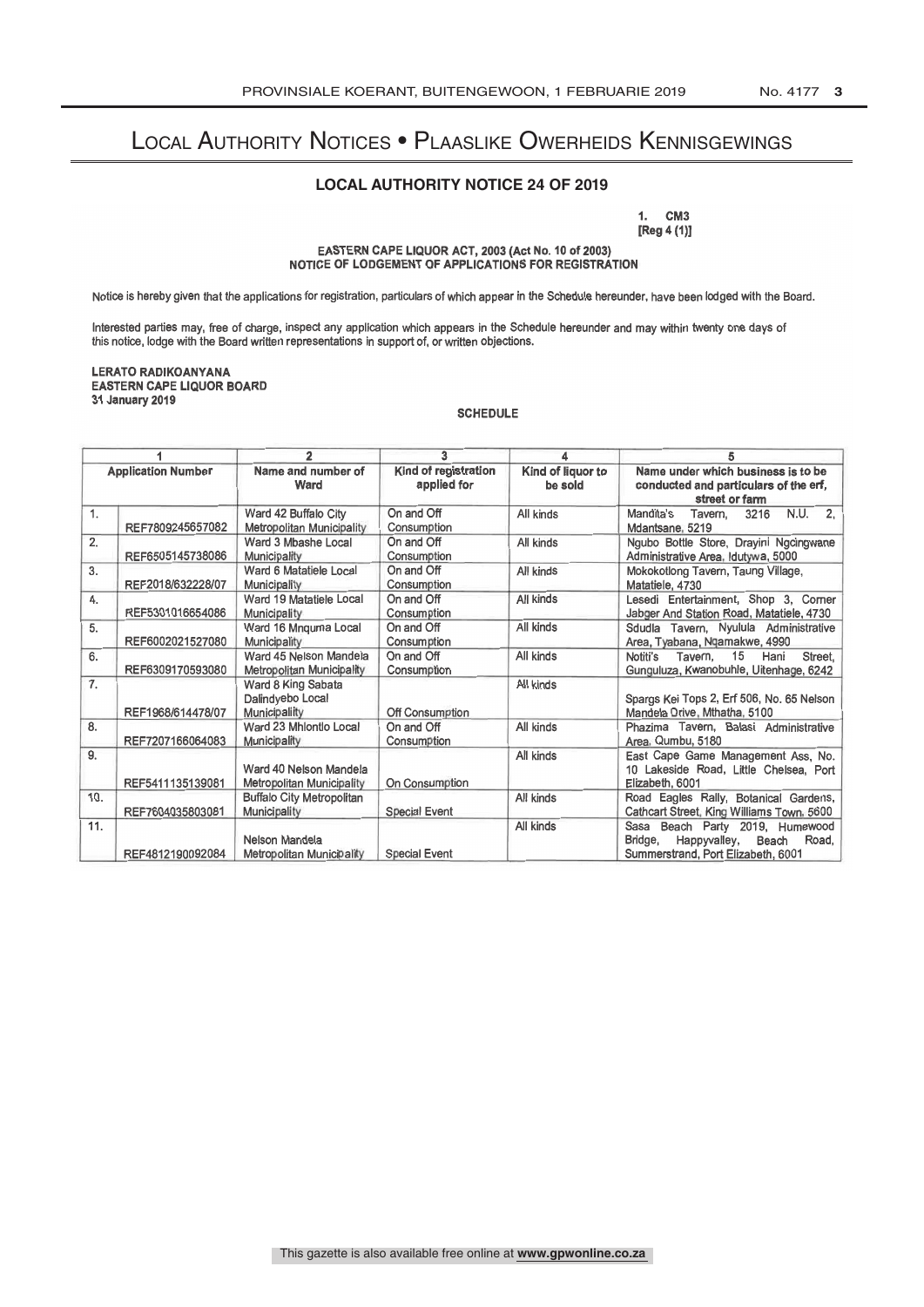#### **LOCAL AUTHORITY NOTICE 25 OF 2019**

FORM 9 [ Reg 11 (1)]

#### EASTERN CAPE LIQUOR ACT, 2003 (Act No. 10 of 2003)

#### NOTICE OF LODGEMENT OF APPLICATIONS FOR TRANSFER OF CERTIFICATE OF REGISTRATION

Notice is hereby given that the applications for transfer of certificates of registration, particulars of which appear in the Schedule hereunder, have been lodged with the Board.

Interested parties may, free of charge, inspect any application which appears in the Schedule hereunder and may within twenty one days of this notice, lodge with the Board written representations in support of, or written objections.

LERATO RADIKOANYANA EASTERN CAPE LIQUOR BOARD 31 January 2019

**SCHEDULE** 

| <b>Application Number</b> |                   |                                                                                |                                                                                                              |                                                                   |                                                                               |
|---------------------------|-------------------|--------------------------------------------------------------------------------|--------------------------------------------------------------------------------------------------------------|-------------------------------------------------------------------|-------------------------------------------------------------------------------|
|                           |                   | Particulars of<br>Name and<br>number of Ward<br>certificate of<br>registration |                                                                                                              | <b>Particulars of holder</b><br>of certificate of<br>registration | <b>Particulars of prospective</b><br>holder of certificate of<br>registration |
| 1.                        | ECP25218/3046/OF  | Ward 8 King<br>Sabata<br>Dalindyebo Local<br>Municipality                      | Ramzi's Liquors, Erf,<br>12424 Sutherland<br>Street, Mthatha, 5100                                           | Ramzi's Enterprise<br>(Pty) Limited                               | Superluner Management cc                                                      |
| 2.                        | ECP21399/90454/ON | Ward 9 Nelson<br>Mandela<br>Metropolitan<br>Municipality                       | The Local Pub And<br>Diner, Shop 1, Primrose<br>Sqaure, Cape Road,<br>Linton Grange, Port<br>Elizabeth, 6001 | The Potgieter Biggie<br>Partnership                               | <b>Chantell Welgemoed</b>                                                     |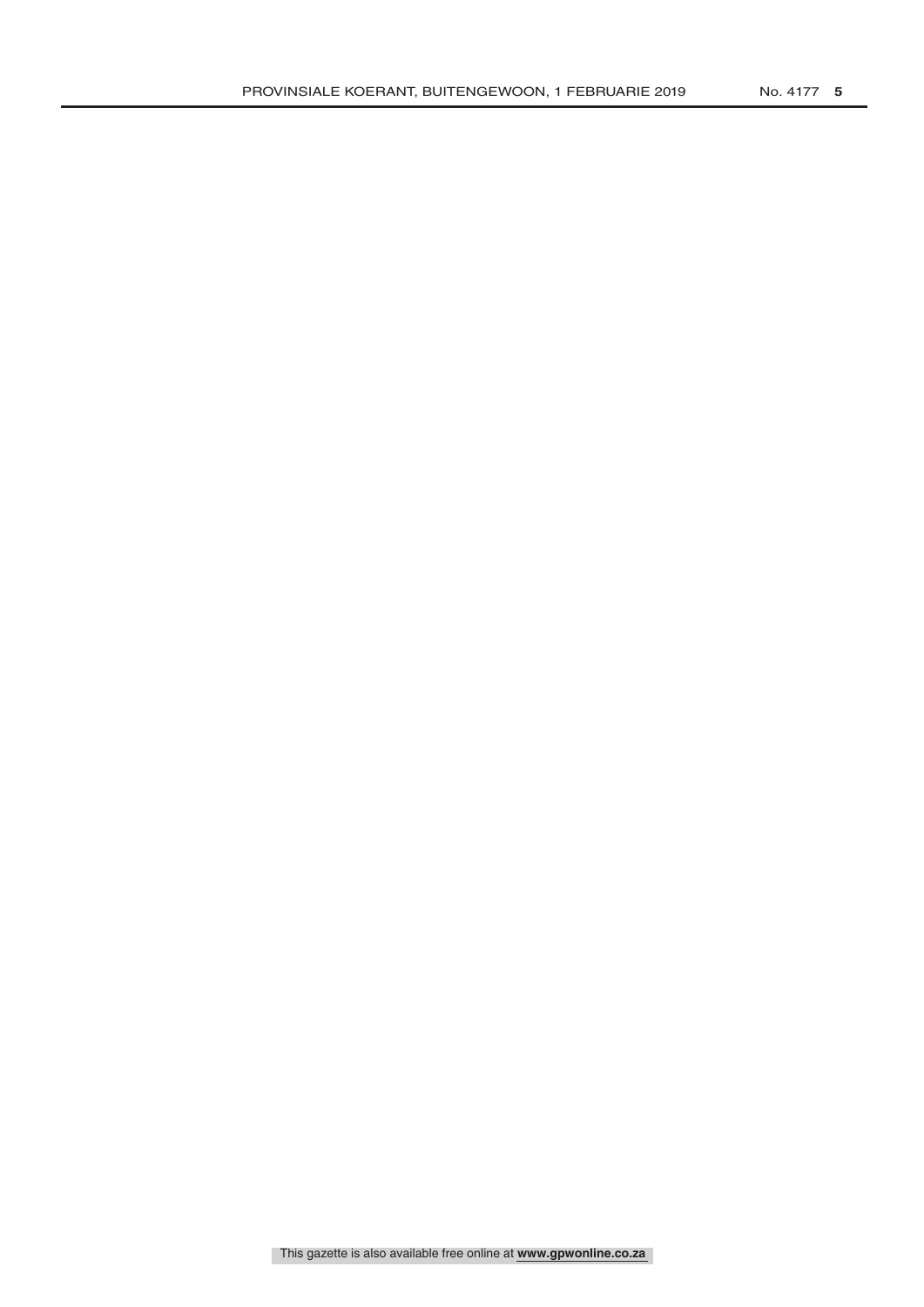This gazette is also available free online at **www.gpwonline.co.za**